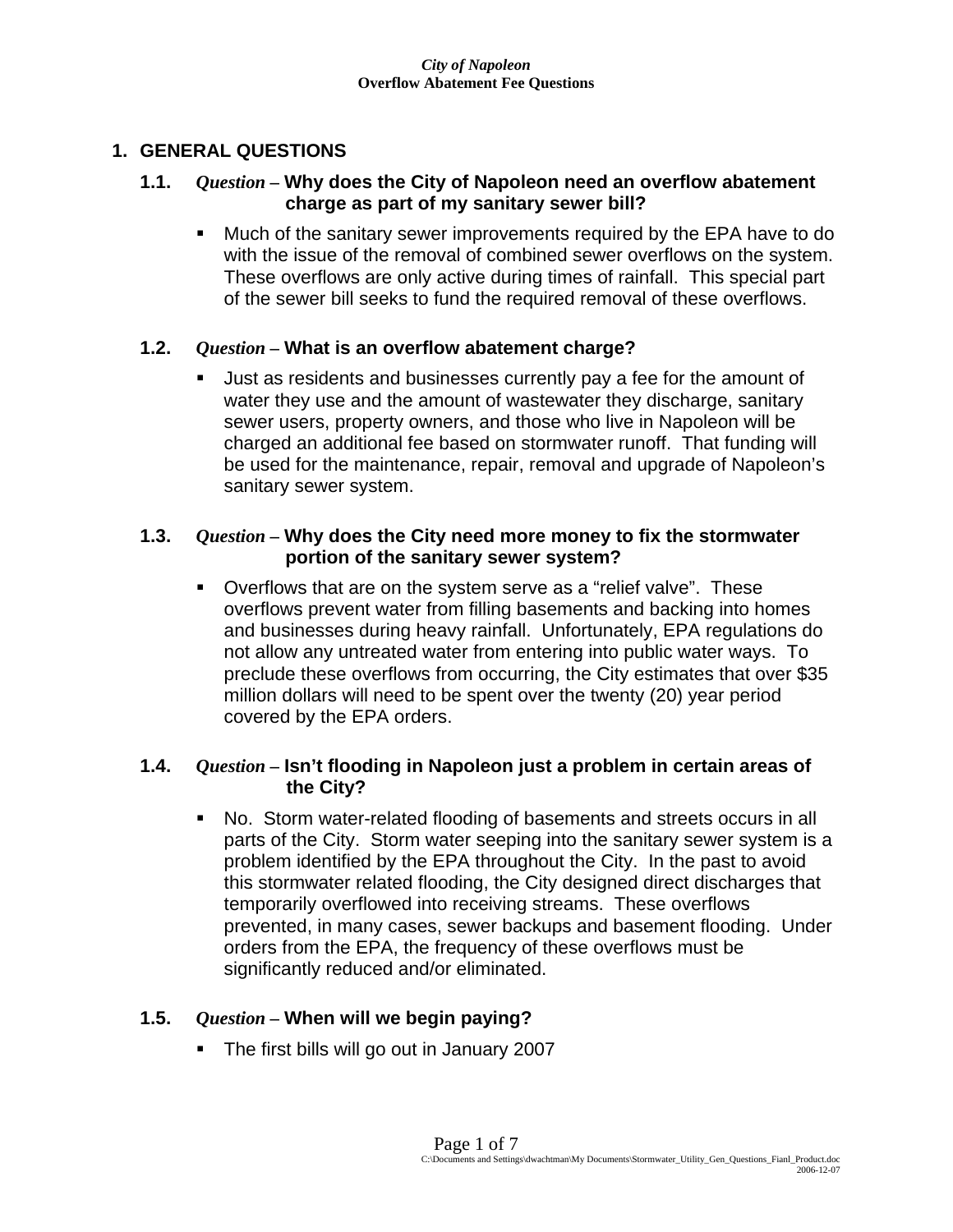## **1.6.** *Question –* **Will I get a separate bill for overflow abatement?**

 No, the overflow abatement charge will be incorporated into a line item on the current sanitary sewer portion of your utility bill.

## **1.7.** *Question –* **Will tax-exempt, non-profit organizations like schools, churches and hospitals be charged for overflow abatement?**

 Yes. Much like these organizations now pay for water and electric services, they will pay a user fee based on their contribution to the stormwater system. To ensure that the fee is legal, fair and equitable, no one will be exempt.

### **1.8.** *Question –* **Why can't we just use existing water and electric money to cover these costs?**

• The money currently collected for providing water service and for electric service is needed to meet those service needs. In addition, under state law, money collected for water service can only be used for the water system and the money for the electric service can only be used for the electric system.

## **1.9.** *Question –* **How will we be charged?**

 Residents will be charged a set fee for the average impervious area of a home in Napoleon (3009 sq. ft.). Others will be charged on direct measures of their properties' impervious area. Non-residential charges will be assigned depending on impervious area to one of six (6) tiers.

### **1.10.** *Question –* **What is impervious area?**

**IMPER** 19 Impervious area is any hard surface including gravel that does not allow stormwater to be absorbed into the ground. Impervious areas include rooftops, parking lots, driveways and sidewalks. These are surfaces where water quickly runs off.

### **1.11.** *Question –***How did you measure the impervious area for my property?**

 The impervious area for all non-single family properties and for a random sample of single-family residential properties was measured using aerial photography and by using a computer software program.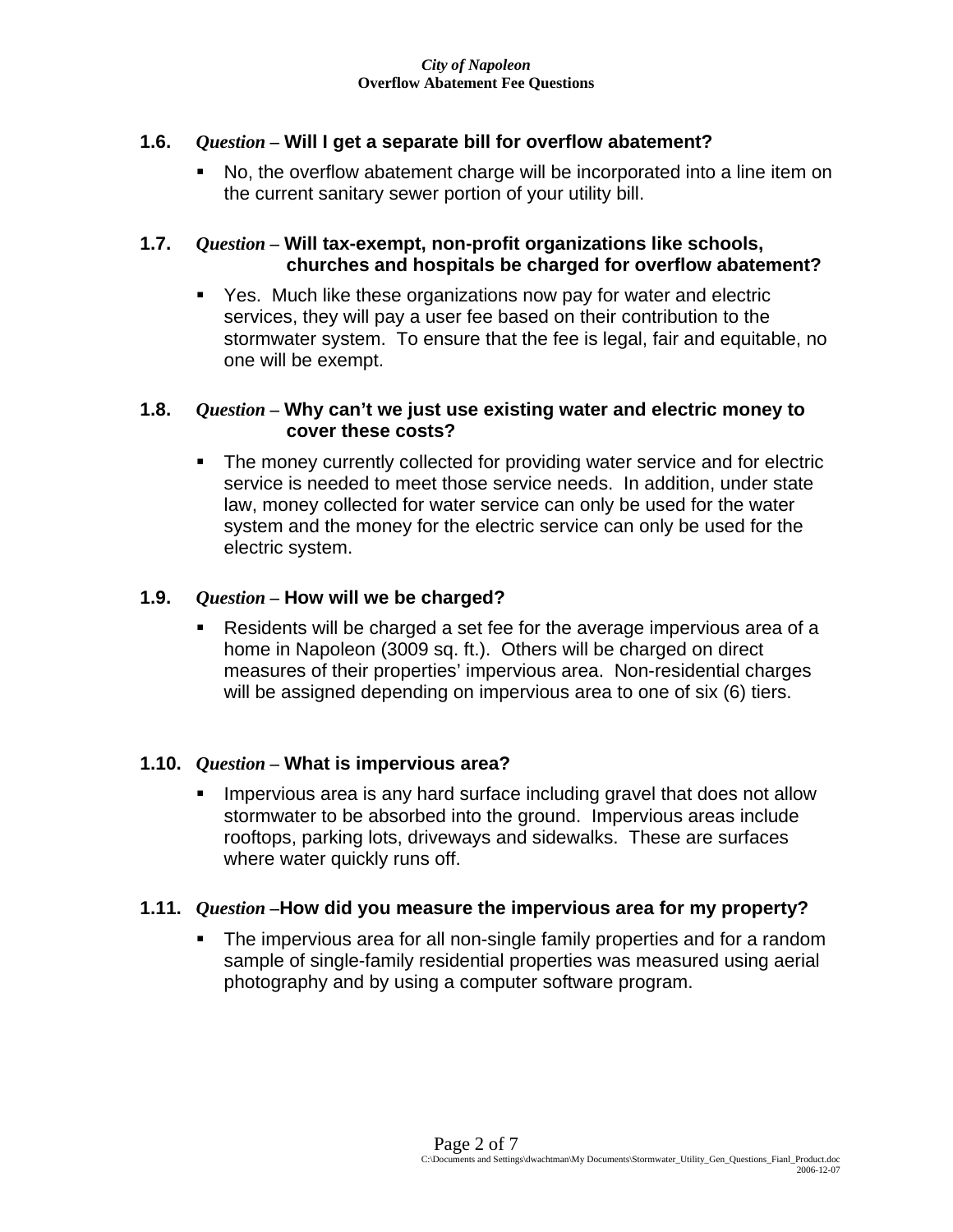## **1.12.** *Question –* **I am not satisfied with the impervious area measurement for my property. What can I do?**

 We can have our Engineering Department verify the accuracy of the measurement for your property. This may take a few days to complete, and we will call you back once the verification is complete.

## **1.13.** *Question -* **My storm water discharges directly to my pond or receiving stream. Why do I have to pay?**

• The problem is one of the entire sanitary sewer system that the City must repair under EPA Findings and Orders. This charge is only a small percent of the total sewer increases required of each sewer user. This portion of the bill tries to best reflect a storm water component of the total capital improvements required to be completed by the City.

# **2. RESIDENTIAL**

## **2.1.** *Question -* **How much will this fee cost me?**

 The residential rate will be \$9.50 per month or about \$114.00 per year additional to your sewer bill if you live in Napoleon. This fee that was previously \$5.00 per bill has been increased to \$9.50 per residential household and extended to some households that were not previously paying the overflow abatement fee.

# **2.2.** *Question –* **I live in an apartment; will I have to pay?**

If you currently receive an electric bill, you will be charged this fee.

## **2.3.** *Question* **– I live in a multi-level apartment building. Why do I have to pay the same as a single family home or an apartment with just a single level?**

 Residents of multi-level, multi-unit buildings that contain at least one single family unit where one or more single unit occupies some or all the space above or below another residential, commercial or industrial unit **may apply** for a fifty percent (50%) credit. Please use the *Stormwater Abatement Credit Application* form that is available on this website or at the Engineering Department.

## **2.4.** *Question –* **Will this rate go up in the future?**

 The rate of \$9.50 per residence per month is based on a three-year plan. It is expected that the rate will be reviewed annually for the first few years.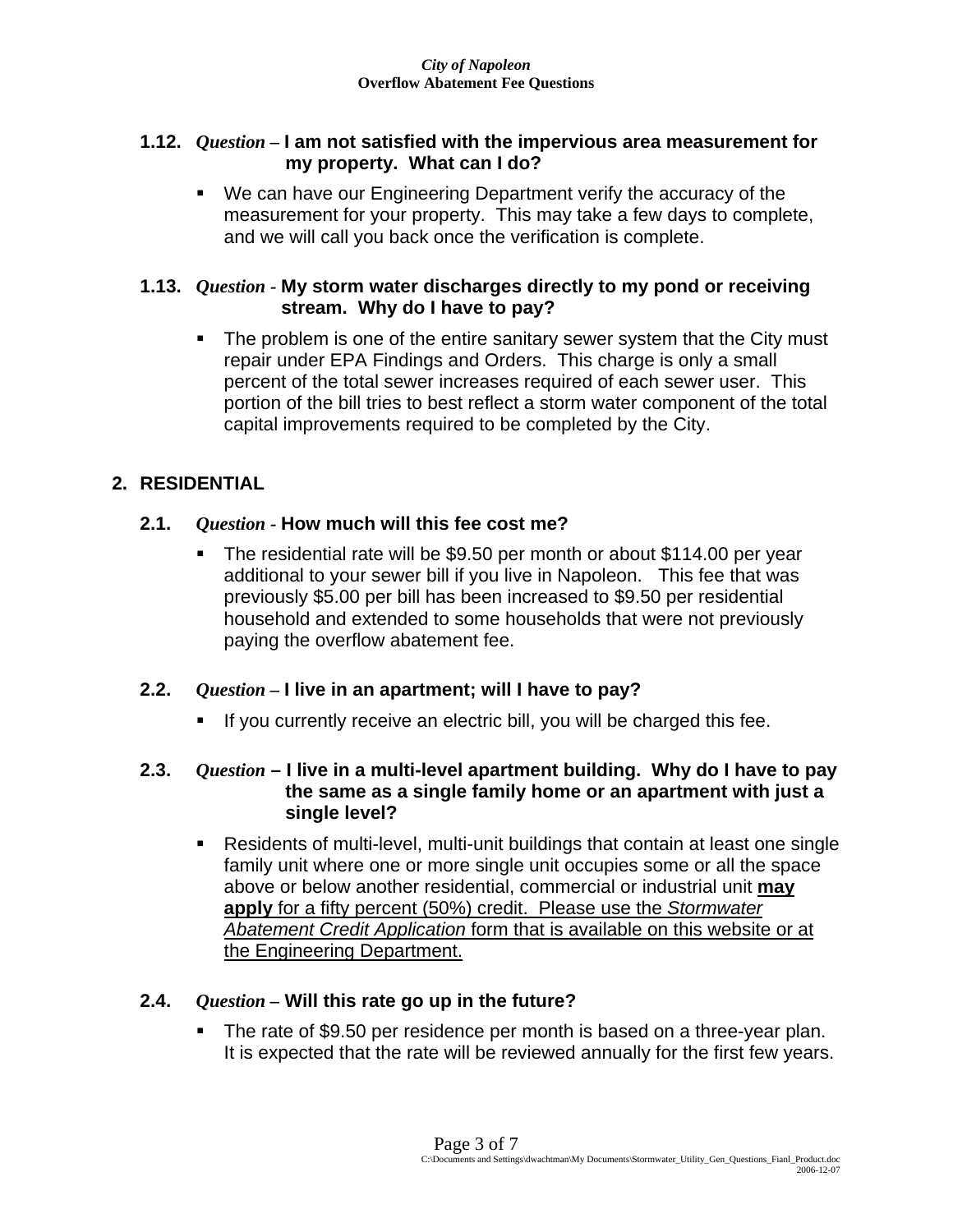## **3. COMMERCIAL, INDUSTRIAL and OTHER PROPERTIES**

### **3.1.** *Question –* **How much will Commercial and Industrial property owners pay? How will their rate be determined?**

- Non-residential property owners will also be asked to pay based on the amount of hard surface area on their properties. Each residential property in the City has been measured using information from the Henry County Auditor's office.
- The residential rate will be used in the calculation for non-residential properties. In the calculation, the flat residential rate equals one "equivalent residential unit" or ERU. One ERU = 3009 sq. ft. of hard surface area.
- Non-residential properties will be charged based on the number of ERU's of hard surface on their property. For example, if a commercial property has three (3) times as much hard surface area as the average residence (9,027 sq. ft. or 3 ERU's), its charge would be in tier one (1). That charge is \$20.00/month (see the tier chart in question 3.3).

## **3.2.** *Question –* **Why is the amount of hard surface area used to calculate the rates?**

■ Hard surface areas are used because they prevent water from being absorbed into the ground. Hard surfaces create more runoff and increase the rate that stormwater drains from an area.

|             |                  |             | <b>Inside Corp</b> | <b>Outside Corp</b> |
|-------------|------------------|-------------|--------------------|---------------------|
| <b>Tier</b> |                  | <b>ERUs</b> | /Month             | /Month              |
|             | <b>Starts at</b> | 3.0         | \$20.00            | \$30.00             |
| 2           | <b>Starts at</b> | 9.0         | 48.00              | \$72.00             |
| 3           | <b>Starts at</b> | 17.0        | \$90.00            | \$135.00            |
|             | <b>Starts at</b> | 27.0        | \$134.00           | \$201.00            |
| 5           | <b>Starts at</b> | 48.0        | \$248.00           | \$372.00            |
|             | <b>Starts at</b> | 90.0        | \$330.00           | \$495.00            |

### **3.3.** *Question –* **What are the six (6) other tiers for non-residential property owners?**

#### **3.4.** *Question –* **I have a retention pond on my property. Must I apply for storm water credits?**

 Yes. You must contact the City of Napoleon Engineering Department and request a stormwater abatement credit application of up to eighty percent (80%) reduction in your calculated ERUs (example – calculated 20 ERUs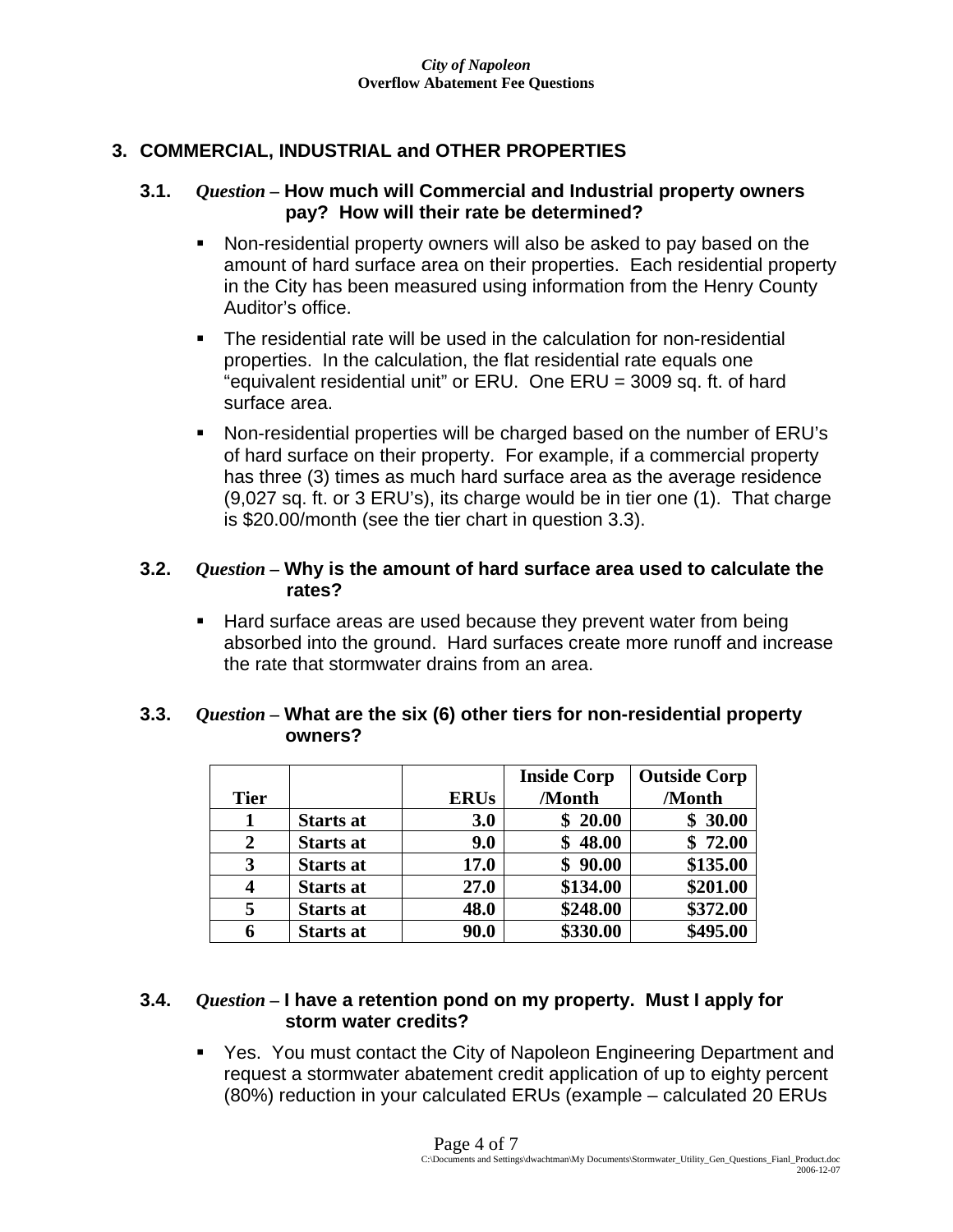#### *City of Napoleon*  **Overflow Abatement Fee Questions**

would be reduced by 80% to 4 ERUs). This form can also be obtained on this website.

## **3.5.** *Question –* **When will I know how much my bill will be?**

 The City has currently measured all non-residential properties using data and aerial photographs. Your monthly charge will be shown on your utility bill. However, you can estimate your bill by determining the approximate square footage of hard surface area on your property, then divide that number by 3,009 to determine a number of equivalent residential units or ERU's, and then apply the monthly charge given in question 3.3.

## **3.6.** *Question –* **What if I don't agree with the City's calculation of the amount of hard surface area I have on my property?**

 There is a process in place where the Engineering Department will review that data with you and make any necessary adjustments. You will need to use the *Stormwater Abatement Credit* application form that is available on this website or at the Engineering Department.

## **3.7.** *Question –* **When will rates go up?**

 The rates are based on a three (3) year plan. It is expected, however, that the rates will be reviewed annually for the first few years.

# **3.8.** *Question –* **Isn't this just another tax?**

 No, it is a portion of the sanitary sewer fee based on the amount of stormwater runoff.

## **3.9.** *Question –* **I don't remember voting on this issue. How can the City do this without a vote?**

This is not a tax. This is a user fee just like your water and electric fee. Under the Ohio Constitution and State Law, cities are allowed to set up a user fee for water, sanitary sewer and/or stormwater by a vote of City Council. A referendum or vote of the people is not required under what is referred to as "Enterprise Fund" law.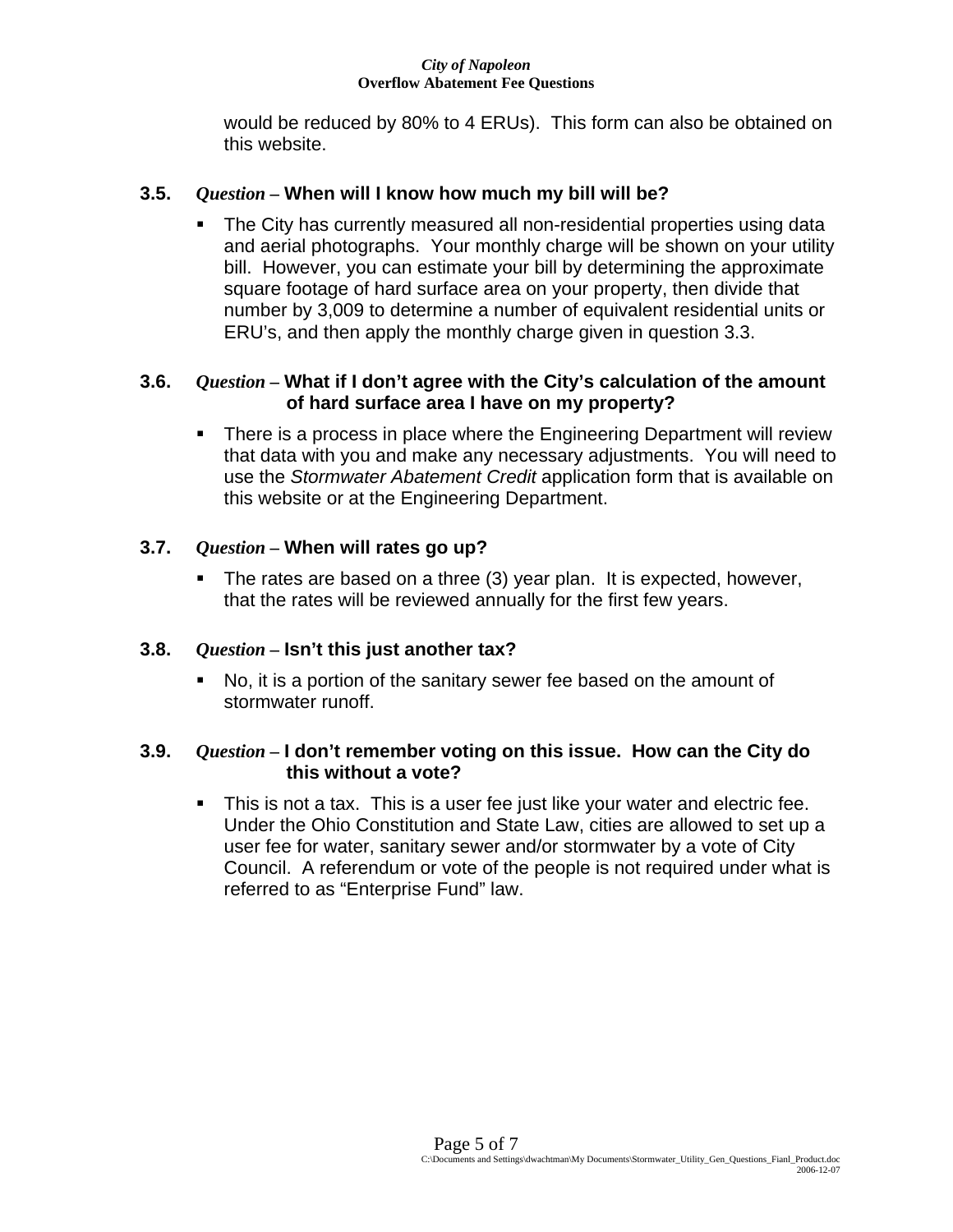## **4. USE OF FUNDS and RESULTS**

### **4.1.** *Question –* **How can we be sure that the money raised will be used for the elimination of overflows and not diverted to other projects by the City?**

 All of the funds raised will go into the sanitary sewer fund for overflow elimination projects. Under state law, money in enterprise funds can only be used for that intended purpose. The City currently has enterprise funds for its water service, its sewer system, its electric and sanitation services.

## **4.2.** *Question –* **Will this be a separate utility and create a whole new government bureaucracy?**

• This fee will be collected and be operated within the City's current sanitary sewer utility. There **will not** be any new buildings, but will be a part of the current sewer utility.

## **4.3.** *Question –* **How much money does the City expect the overflow abatement fee will collect?**

It is estimated that the fee will generate an additional \$300,000.00 per year.

## **4.4.** *Question –* **How will the money collected as the abatement component of the sanitary sewer charge be used?**

 A large portion of the funds will be used for operations and maintenance improvements of the current system. Another portion of the funds will be available for capital improvement projects, such as the large detention basin required by the City's findings and orders.

### **4.5.** *Question –* **How soon can we expect to see results like reduced basement flooding?**

 Faced with an aging sewer system, this is clearly not a quick fix. It is, however, a first step in solving long-neglected problems. Residents will see gradual improvements over time, however, all overflow work required by the OhioEPA must be completed by 2026.